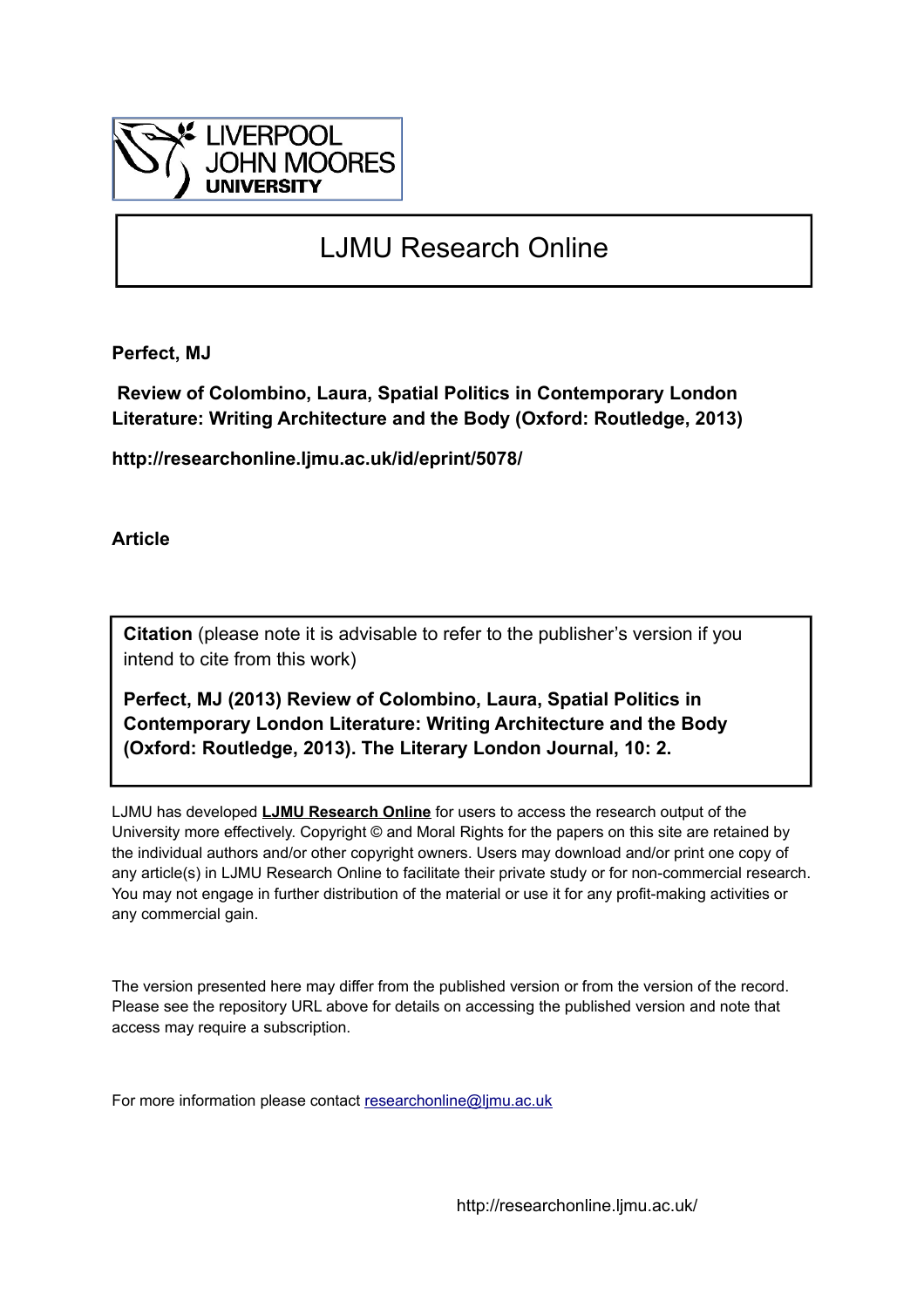# *The Literary London Journal*



## **Review**

### **Laura Colombino,** *Spatial Politics in Contemporary London Literature: Writing Architecture and the Body***, Hardback, 200 pages, London: Routledge, 2013. ISBN: 978-0-415-62480-0 £80.**

**Reviewed by** 

### **Michael Perfect (University of Cambridge, UK)**

### *The Literary London Journal***, Volume 10 Number 2 (Autumn 2013)**

<1>In *Spatial Politics in Contemporary London Literature* Laura Colombino explores interactions and intersections between urban space(s) and the body in London-based works by J. G. Ballard, Peter Ackroyd, Geoff Dyer, Michael Bracewell, Michael Moorcock, Iain Sinclair, Geoff Ryman, Tom McCarthy and Zadie Smith. The goal that this ambitious and insightful study sets itself is that of 'map[ping] the relationship of body, architecture and spatial politics in contemporary creative prose on the city' (i).

<2>While it might be said that Colombino's selection of authors and texts isn't particularly adventurous – many of the above-named are now well established as the 'usual suspects' of contemporary literary London studies – her methodological approach certainly *is* adventurous. In recent times it has become almost compulsory for booklength analyses of contemporary literature to claim – often rather dubiously – to be 'interdisciplinary' in scope and/or approach, but there is a genuine and highly engaging interdisciplinarity to this study, which – while primarily a work of literary criticism – variously takes in and engages with architectural theory, urban studies, psychogeography, anthropology, sociology and – that most abstract of spaces – 'theory' in its broadest sense. The result is a unique and insightful monograph which succeeds in offering fresh perspectives not only on a selection of postwar British writers (the majority of whom have, as above, already been worked on extensively) but also, even more impressively, on conceptions of space, the body and contemporary literature more broadly.

<3>Colombino identifies the work of Ballard and Sinclair as being of particular importance and, accordingly, devotes whole chapters to each (both are also discussed in other, more comparative chapters). Ballard, it is claimed, was 'the initiator of the interest in the relationship between architecture and the body in contemporary British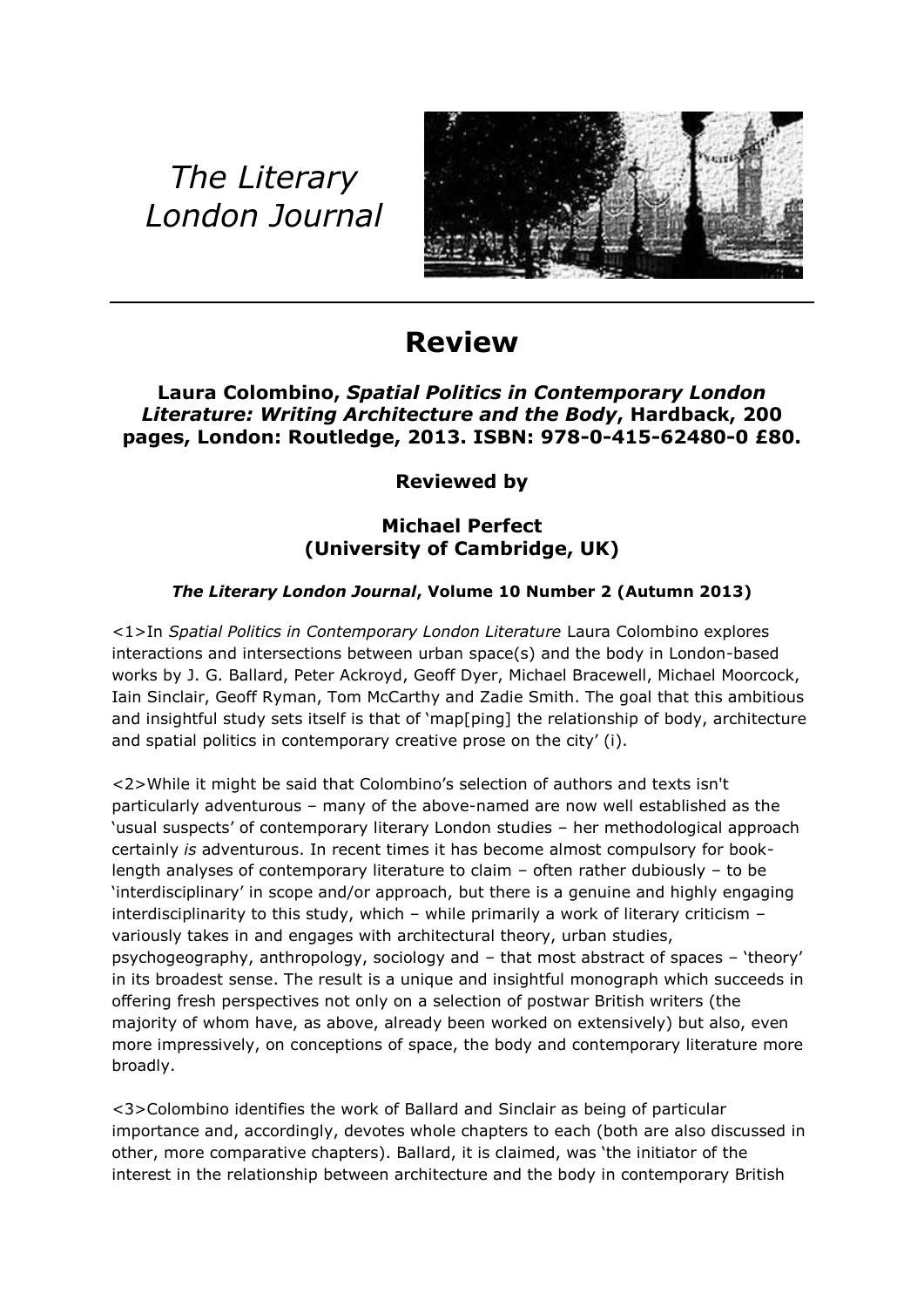literature' (5). This is perhaps rather overstated, but if Colombino's opening chapter doesn't quite succeed in fully substantiating this claim, it does succeed in offering a highly original perspective on one of the central figures of postwar British literature (a writer whose death in 2009 only further intensified critical interest in his work). Colombino successfully establishes Ballard as a (if not *the*) foundational figure in her field of enquiry and, having identified the key themes and concerns of his urban fiction, then goes on to trace their development in the work of later British writers. There is a sense in which Ballard is at the centre of Colombino's whole study, which should be considered required reading for scholars of his writing.

<4>In the first section of her second chapter Colombino explores responses to Thatcherite ideology and 1980s urban decay in Ackroyd's *Hawksmoor*, Dyer's *The Colour of Memory* and Bracewell's *Missing Margate*, arguing persuasively that what the three have in common is 'the subject's anxiety over and desire for bodily undoing into the physical entity of the city as a way of repossessing, on a mystic or surreal plane, an urban landscape from which the self has been estranged' (67). She then moves on to a discussion of trauma and ruin(s) in Moorcock and Sinclair, arguing that in the work of both 'the present is an orphan of the past: an abandoned, gutted house, like the ones emerging from the Blitz, and a scar left on the body of the city' (87). This lays the groundwork for the full chapter on Sinclair, which focuses in particular on his treatment of architecture and trauma. Sinclair is another writer who has already received a great deal of critical attention but Colombino does much more than simply survey the existing body of literary criticism on his fiction. Again, her unique methodological approach allows her to provide insightful new readings, suggesting that in Sinclair's fiction 'spatial displacement is closely associated with the transformation of politics into a highly individual, psychophysical experience, where the anonymous, dispersed and unreadable energies of the city impinge on and traverse the stalker's body with traumatic effects' (101).

<5>In her final chapter Colombino returns to Ballard, discussing the representation of abstract spaces in his novels *Concrete Island* and *Millennium People* and in Ryman's 'early Internet novel' *253*. 'If Sinclair's works visualize London as a text perpetually enriched whose meanings are enlarged by recollection and positively expanded by creativeness', she argues, 'Ryman and Ballard's novels conceive the capital as a claustrophobic site of entrapment: the traffic island where the victim of a car accident is marooned for an indefinite time; the underground train bound to crash; gated communities and terrorist targets' (133). Colombino then considers two post-millennial texts, McCarthy's *Remainder* and Smith's *White Teeth*, each of which, she suggests, are 'dismissive of the essentialist tendencies prominent in Moorcock, Sinclair and Ackroyd' and in each of which a 'dismissal [...] of the territorial concerns so widespread in contemporary London literature leave both writers to cope with an almost evacuated urban scene, virtually deprived of historical density and resonance' (133). The term 'contemporary' is particularly slippery here, and it is a little unclear whether Colombino considers *Remainder* and *White Teeth* to be illustrative of more widespread tendencies in literature about London since the millennium (that is, as texts which typify a more general reaction against essentialist notions of territoriality and authenticity in twentyfirst century literature about the city), or whether she considers them to be works that are of interest because they are unique or ground-breaking in this very regard; that are, as such, at the very forefront of developments in London-based literature. Still, her analyses of both are extremely strong, and one of the main connections that emerges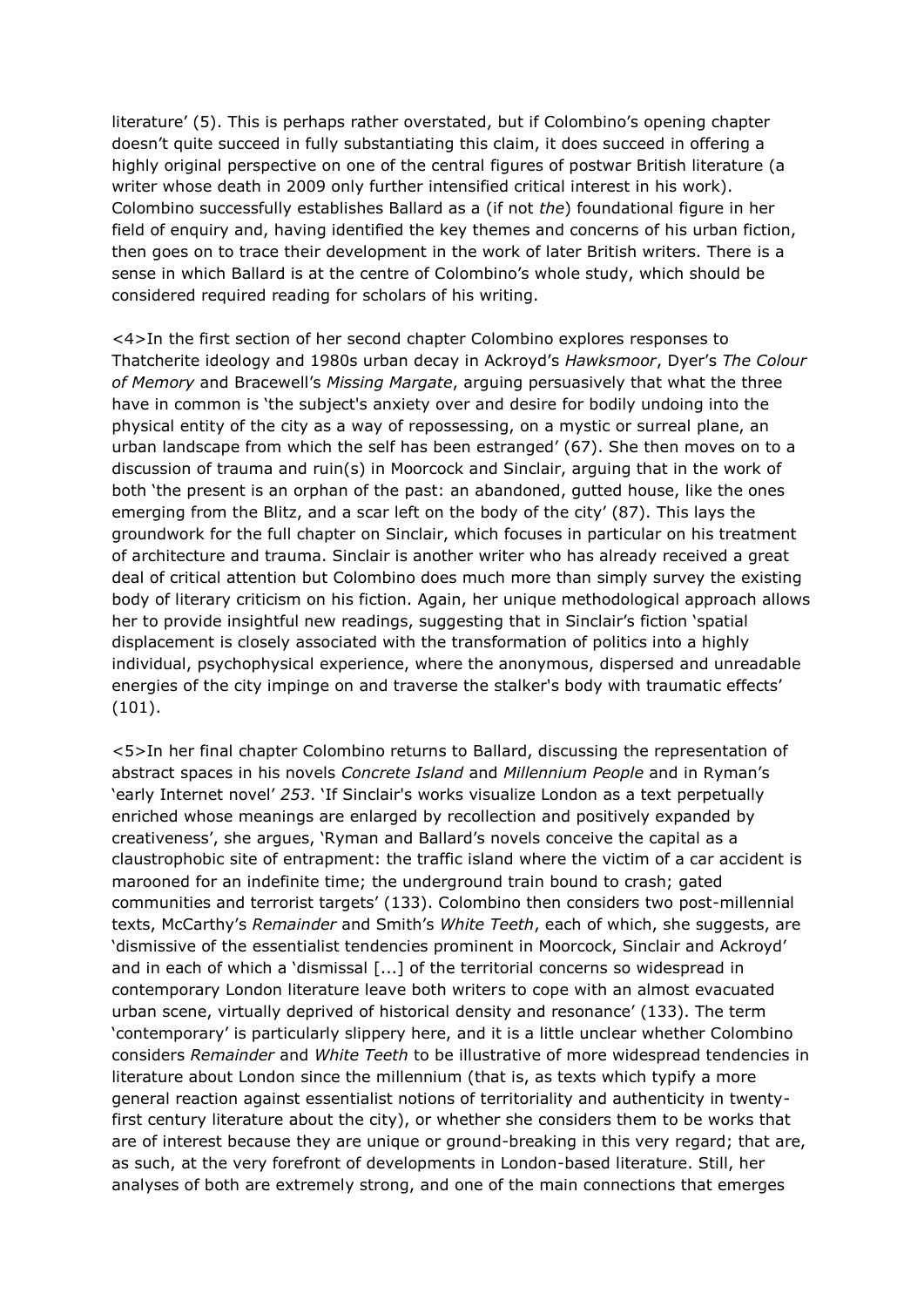between the two novels is the ways in which they attempt to re-think the nature of connectedness itself.

<6>*Spatial Politics in Contemporary London Literature* succeeds in *beginning* to 'map the relationship of body, architecture and spatial politics in contemporary creative prose on the city' even if, inevitably, it leaves much of this mapping still to be done. The only way in which with this excellent monograph disappoints is that, somewhat ironically for a study so concerned with bodies, its sense of the body of *literature* on which it focuses is not always clear. Colombino states that she 'concentrate[s] specifically on some significant and illustrative authors and texts' in order to investigate 'the fiction in which London provides not a residual interest but a strong psychic-phenomenological grounding and where the awareness of the physical reality of buildings and landscape conditions shape the concept of the subject traversing the city' (4). One certainly gets the sense that all of the authors and texts analysed are 'significant', but not that they are necessarily 'illustrative' (nor indeed, if they are, of what). This is symptomatic of the fact that, for all the impressive breadth of her conceptual framework (and it is very impressive indeed), Colombino's textual selection is rather too narrow. One wonders in particular why she decided to restrict herself solely to British writers. Sam Selvon's London novels, for instance, written in the 1950s, 1960s and 1970s, are very clearly texts in which 'the awareness of the physical reality of buildings and landscape conditions shape the concept of the [migrant] subject traversing the city', and it would have been interesting to see them compared to Ballard's work of the same period. Salman Rushdie's *The Satanic Verses* is a text which, frankly, just cries out to be included here; while it has of course already been written on extensively, its obsession with the metamorphoses both of London's spaces and of the human body – metamorphoses which are key to the novels politics as well as to its aesthetic – makes it one of a number of conspicuous absences here. The 'map' that Colombino has started to draw is, undoubtedly, far more international than this volume suggests. Still, the very fact that the experience of reading this account of a relatively small selection of works by British authors makes one think of any number of other postwar texts about London – and wish that space had been made for them in this study of space – is itself a testimony to the originality and the distinction of Colombino's book. *Spatial Politics in Contemporary London Literature* is not only an intriguing reflection on the nature of space and spaces in contemporary literature, but a study which succeeds in opening up new spaces in contemporary literary studies.

#### **To Cite This Article:**

Michael Perfect, 'Review of Laura Colombino, *Spatial Politics in Contemporary London Literature: Writing Architecture and the Body*. *The Literary London Journal*, Volume 10 Number 2 (Autumn 2013). Online at http://www.literarylondon.org/londonjournal/autumn2013/perfect.pdf.